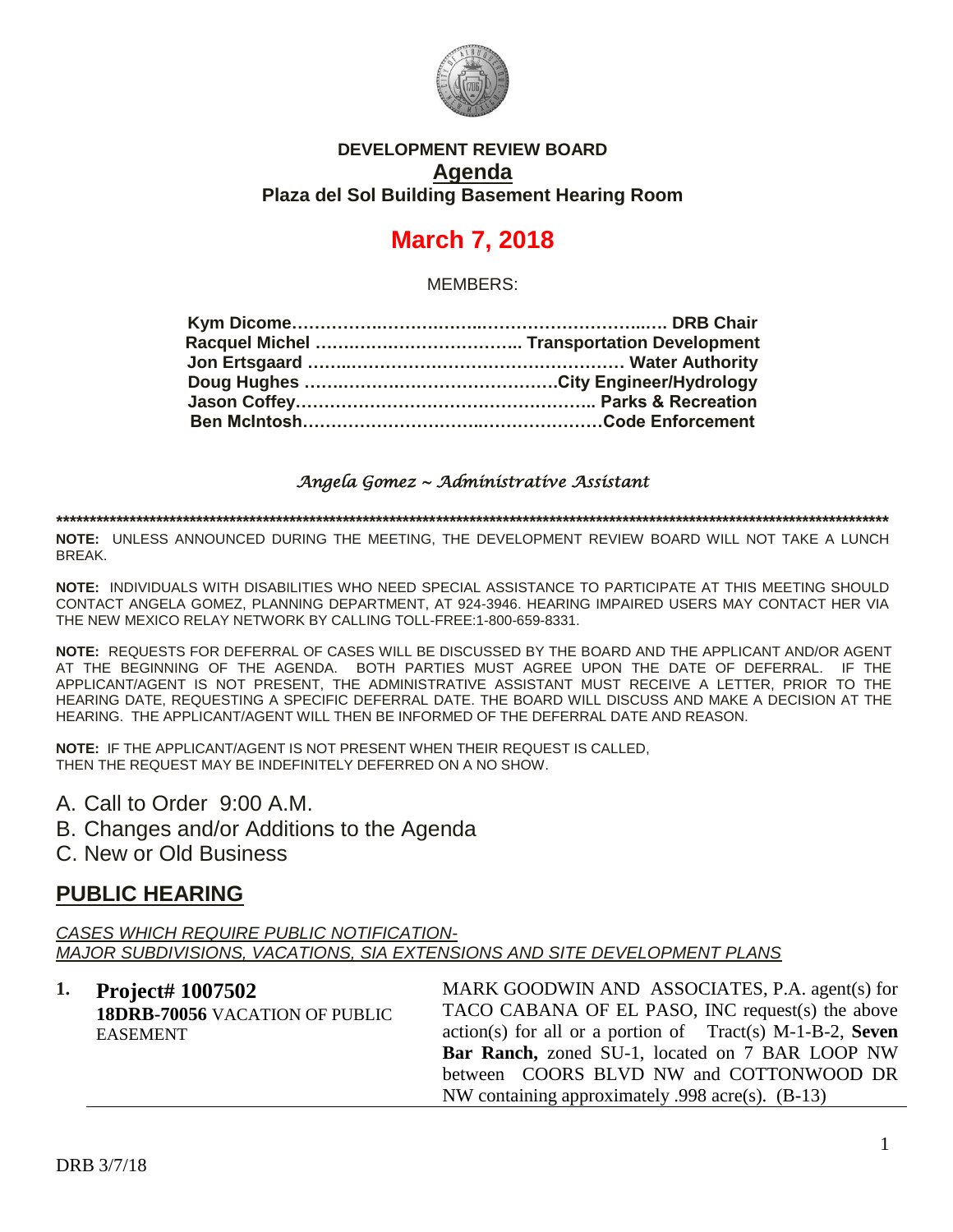**2. Project# 1003991 18DRB-70030** VACATION OF PUBLIC EASEMENT **18DRB-70032** VACATION OF PUBLIC RIGHT-OF-WAY **18DRB-70033** MINOR - TEMPORARY DEFERRAL of SIDEWALK CONST. **18DRB-70034** MAJOR - PRELIMINARY PLAT APPROVAL

MARK GOODWIN AND ASSOCIATES, P.A. agent(s) for BOKAY CONSTRUCTION, INC. request(s) the above  $action(s)$  for all or a portion of  $Lot(s)$  1-P1-B3-P1, Tract(s) A, **SAGE RANCH,** zoned R-T, located on SNOWVISTA BLVD SW between SAGE RD SW and BENAVIDES RD SW containing approximately 3.7742 acre(s). (M-9) *[Deferred from 2/21/18]*

### **3. Project# 1006833 17DRB-70356** VACATION OF PUBLIC EASEMENT **17DRB-70357** BULK LAND VARIANCE **17DRB-70358** MINOR - PRELIMINARY/ FINAL PLAT APPROVAL

BOHANNAN HUSTON INC agent(s) for BEN E KEITH COMPANY request(s) the above action(s) for all or a portion of Lot(s) 1-A, 8, AND 16, **UNSER TOWN CROSSING,** zoned IP**,** located on UNSER BLVD **NW**  between LOS VOLCANES RD NW and FORTUNA RD NW containing approximately 69.89 acre(s). (J-9 AND 10) *[deferred from 1/3/18, 1/24/18]*

# **MINOR CASES**

*SITE DEVELOPMENT PLANS (EPC FINAL SIGN-OFF) AMENDED PLANS AND MASTER DEVELOPMENT PLANS (CITY COUNCIL FINAL SIGN-OFF)*

| 4. | Project# 1004167<br>18DRB-70068 MINOR - SITE PLAN FOR<br><b>BUILDING PERMIT</b>                                                                      | WOOTEN ENGINEERING agent(s) for JIM W SHULL JR<br>$&$ CHRISTEN SHULL request(s) the above action(s) for all<br>or a portion of Lot(s) 7-A, <b>BOSQUE PLAZA</b> , zoned C-1<br>(SC), located on COORS BLVD NW between BOSQUE<br>and LA ORILLA<br>PLAZA NW<br>NW<br>containing<br>approximately .7768 acre(s). $(E-12)$            |
|----|------------------------------------------------------------------------------------------------------------------------------------------------------|----------------------------------------------------------------------------------------------------------------------------------------------------------------------------------------------------------------------------------------------------------------------------------------------------------------------------------|
| 5. | Project# 1011545<br>18DRB-70070 - AMENDED SITE PLAN for<br><b>BUILDING PERMIT</b>                                                                    | DEKKER PERICH SABATINI agent(s) for JOURNAL<br>CENTER BUILDING ASSOCIATES request(s) the above<br>$action(s)$ for all or a portion of $Lot(s)$ 4AA-5A-1,<br>JOURNAL CENTER zoned IP, located on MASTHEAD<br>ST NE between JEFFERSON ST NE<br>and PAN<br>AMERICAN FWY containing approximately 3.3 acre(s).<br>$(D-17)$           |
| 6. | <b>Project# 1011331</b><br>17DRB-70346 SIDEWALK VARIANCE<br>17DRB-70347 SIDEWALK VARIANCE<br>17DRB-70304 MINOR - PRELIMINARY/<br>FINAL PLAT APPROVAL | ARCH + PLAN LAND USE CONSULTANTS agent(s) for<br>JASON FILE request(s) the above action(s) for all or a<br>portion of Lot(s) 1-A & 1-B, ALVARADO GARDENS<br>Unit(s) 1, zoned RT/RA-2, located on 2311 & 2315<br>MATTHEW AVE NW containing approximately .6 acre(s).<br>(G-13) [Deferred from 12/13/17, 1/3/18, 1/31/18, 2/28/18] |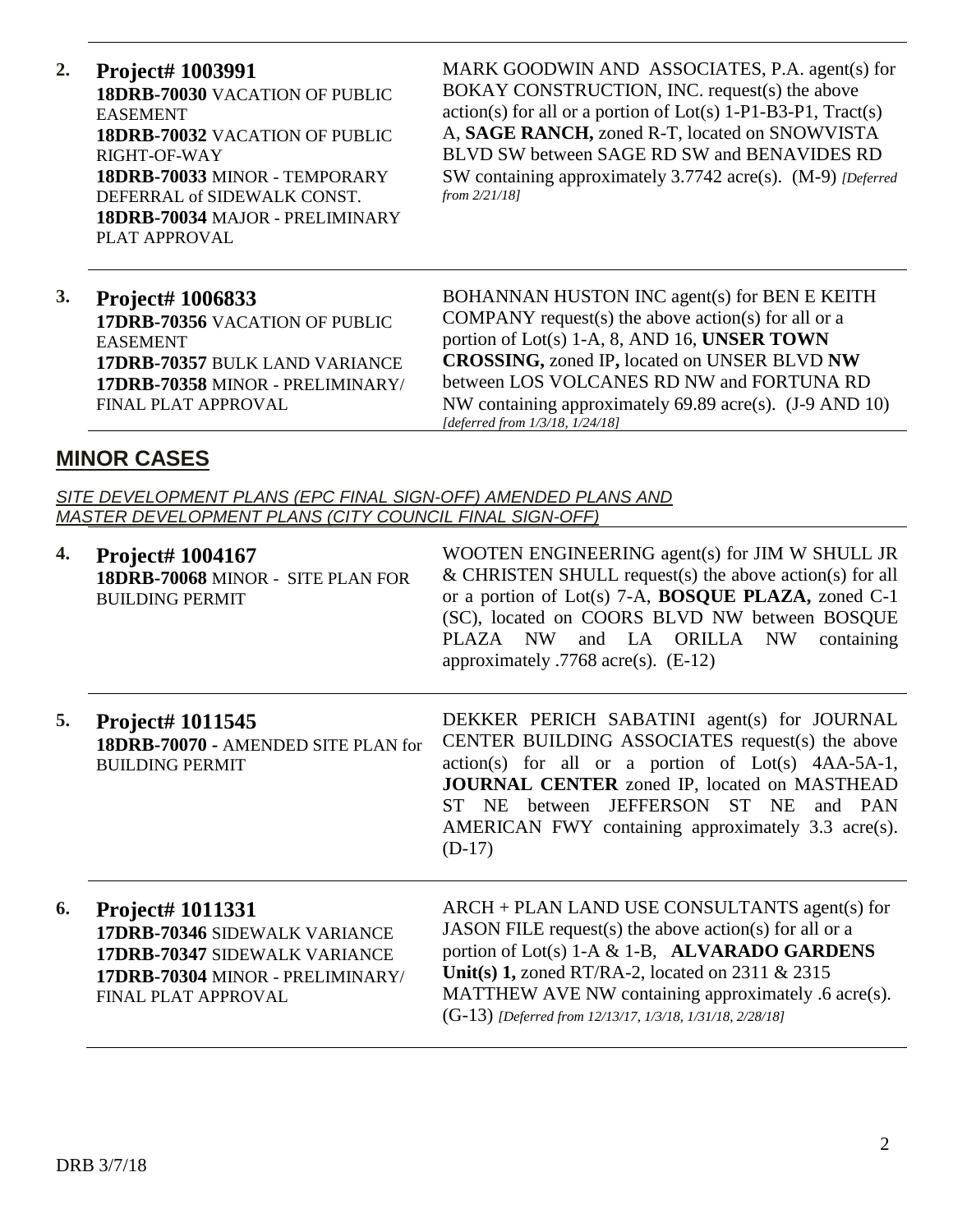**7. Project# 1009920 18DRB-70057** EPC APPROVED SITE PLAN for BUILDING PERMIT (Deviations to the East Gateway SDP) **17EPC-40070**

RBA ARCHITECTS agent(s) for DOUG ADAMS request(s) the above action(s) for all or a portion of Lot 1-A, Block 48, **SKYLINE HEIGHTS** zoned SU-2/M-1, located on EUBANK BLVD SE, between TRUMBULL AVE SE and BELL AVE SE containing approximately 1.42 acre(s). (L-20) *[Deferred from 2/21/18]*

### *MINOR PLATS, FINAL (MAJOR) PLATS, AMENDED PLATS AND PLANS*

| 8.  | Project# 1000762<br>18DRB-70073 MINOR - PRELIMINARY/<br>FINAL PLAT APPROVAL                                   | BOHANNAN HUSTON INC agent(s) for<br><b>THR</b><br>PROPERTIES, LLC request(s) the above action(s) for all or<br>a portion of Lot(s) 10-A-1, BLK D, ALBUQUERQUE<br>WEST UNIT 1 zoned SU-1 PDA to include C-3 Uses,<br>located on EAGLE RANCH RD NW between NUNZIO<br>and PASEO DEL NORTE NW containing<br>AVE NW<br>approximately 1.1 acre(s). $(C-12)$                                      |
|-----|---------------------------------------------------------------------------------------------------------------|--------------------------------------------------------------------------------------------------------------------------------------------------------------------------------------------------------------------------------------------------------------------------------------------------------------------------------------------------------------------------------------------|
| 9.  | <b>Project# 1002636</b><br>18DRB-70066 MINOR - PRELIMINARY/<br>FINAL PLAT APPROVAL                            | ANCHOR ENGINEERING agent(s) for GORDON AND<br>JANIE RAVE request(s) the above action(s) for all or a<br>portion of Lot(s) 23-B-1 & 23-B-2, RICE'S DURANES<br><b>ADDITION NO.1</b> zoned R-2, located on 2420 B $\&$ 2420 C<br>RICE AVE NW containing approximately .2985 acre(s).<br>$(H-13)$                                                                                              |
|     | 10. Project# 1003445<br>18DRB-70071 MINOR - PRELIMINARY/<br>FINAL PLAT APPROVAL                               | SBS CONSTRUCTION, LLC agent(s) for JBC2, LLC<br>request(s) the above action(s) for all or a portion of $Lot(s)$<br>A-2, FOUNTAIN HILLS PLAZA, zoned SU-1 PDA to<br>include C-3 Uses, located on 4590 PARADISE BLVD NW<br>west of NUNZIO AVE NW containing approximately 7.0<br>$\text{acre}(s)$ . (C-12)                                                                                   |
|     | 11. Project# 1011479<br>18DRB-70067 MINOR - PRELIMINARY/<br>FINAL PLAT APPROVAL                               | COMMUNITY SCIENCES CORP agent(s) for RODRICK<br>$&$ JULIA DEVINE request(s) the above action(s) for all or a<br>portion of Tract(s) 242, Map 38 (proposed LOTS A, B, C -<br>CASA DEVINE HOMES), zoned R-1, located on 2406<br>MOUNTAIN RD NW containing approximately .556<br>$\text{acre}(s)$ . (J-13)                                                                                    |
| 12. | Project# 1006539<br>18DRB-70049 BULK LAND VARIANCE<br>18DRB-70048 MINOR - PRELIMINARY/<br>FINAL PLAT APPROVAL | ALPHA PRO SURVEYING LLC agent(s) for LAND<br>ADVISORS ORGINIZATION LLC request(s) the above<br>$action(s)$ for all or a portion of $Lot(s)$ A-1, <b>MESA DEL</b><br><b>SOL INNOVATION PARK</b> located on STRYKER RD SE<br>at UNIVERSITY BLVD SE, zoned PC, containing<br>approximately 1764.76 acre(s). $(R-15, R-16, R-17$ AND S-<br>15, S16, S-17, T-16, T-17) [deferred from 2/28/18.] |